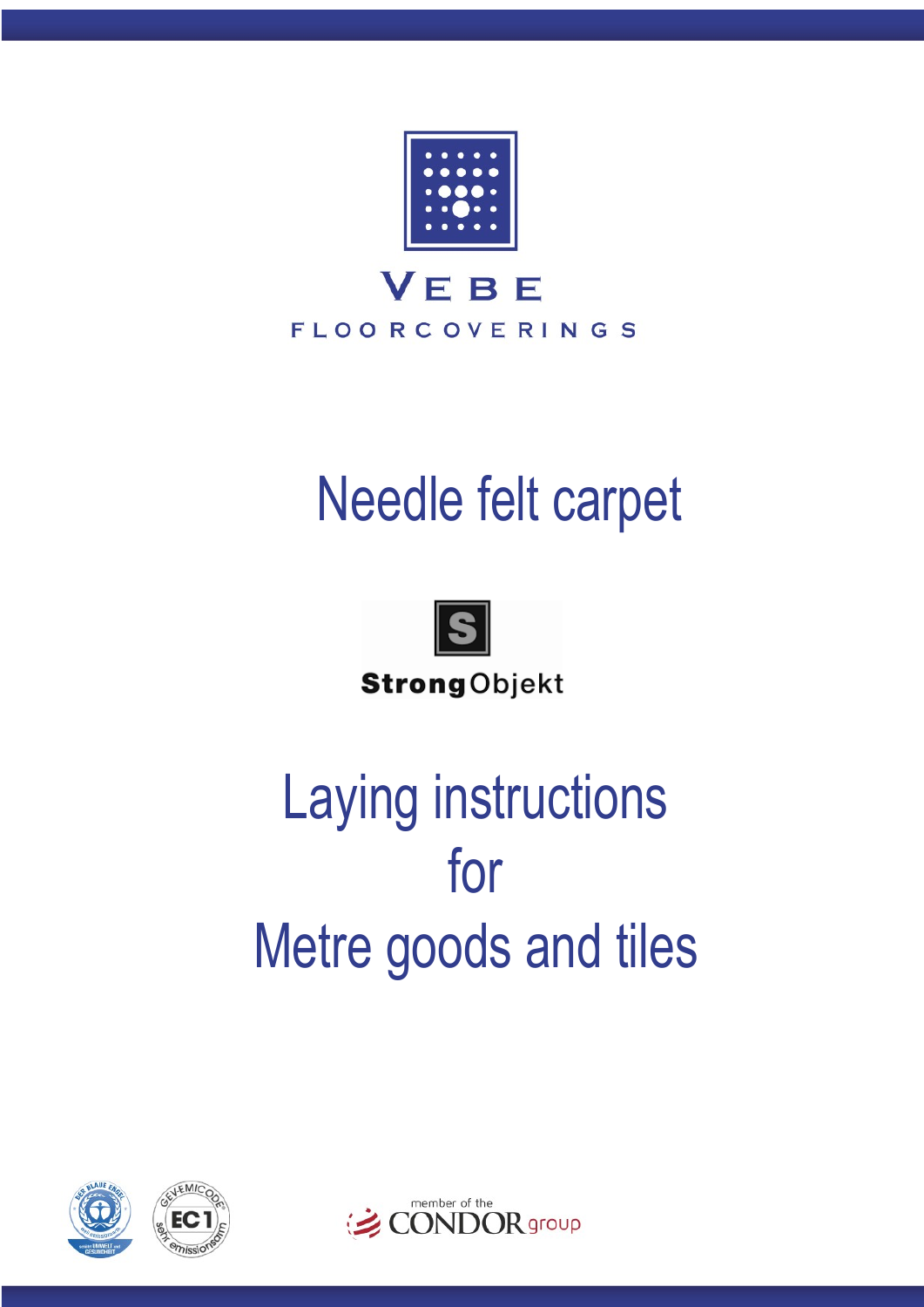

# **Foreword**

Congratulations! You are now the proud owner of a Condor Group product.

To obtain the best possible results, our aim in the following pages is to inform you of the latest appropriate and professional approaches for laying needle felt carpet.



**With the publication of these laying instructions for Condor Group needle felt carpet, issue June 2018, all previous issues are superseded.**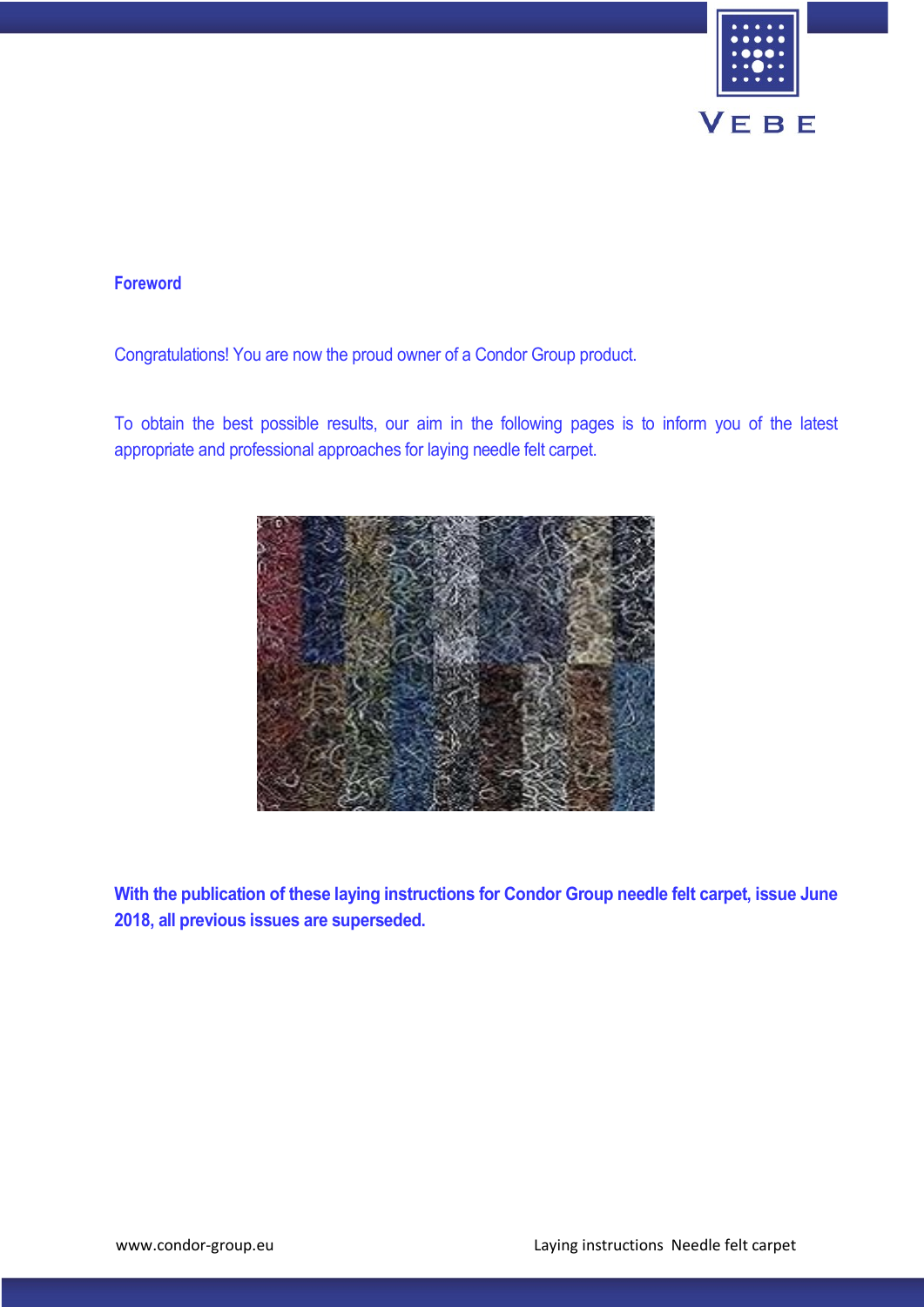

#### **Introduction**

 Needle felt carpet from Vebe Floorcoverings GmbH is subject to a thorough quality check, thus ensuring a high quality standard. In selecting the product, the level of loading and the necessary additional qualifications must be considered.

The information in the following laying instructions is of general nature. This recommendation serves as an explanatory aide for the layer and does not claim to be complete. Our information is based on experience, general rules and the current state of the art. The information in these laying instructions is binding and does not replace contrary recommendations of auxiliary material suppliers. All materials must be matched to each other so that a functional design can be ensured. No negative influences must impair the surface quality. We have not control over correct laying, therefore no guarantee is provided for the outcome of laying.

#### **1. Preparation**

#### **1.1 Material check**

Consignments of needle felt carpet from Vebe Floorcoverings GmbH are always taken from the same production batch, which ensures the uniform colouring of the material. However, slight colour deviations cannot be entirely ruled out. To achieve an even product appearance, it is important to lay material from the same batch and from ascending roll numbers in each room. As part or your obligation to carry out an inspection and exercise a duty of care, and your notification obligation, doubts about the intended way in which the laying work is to be carried out must be reported before work starts. At the point of goods receipt, any possible damage must be noted on the shipping documents. The batch numbers must always be checked. Prior to cutting or laying, the goods must be checked in respect of ordered quality, uniform colouring and freedom from defects as well as the dimensional accuracy in respect of length and width. Any claim for apparent defects is excluded after cutting or any other processing of the supplied goods.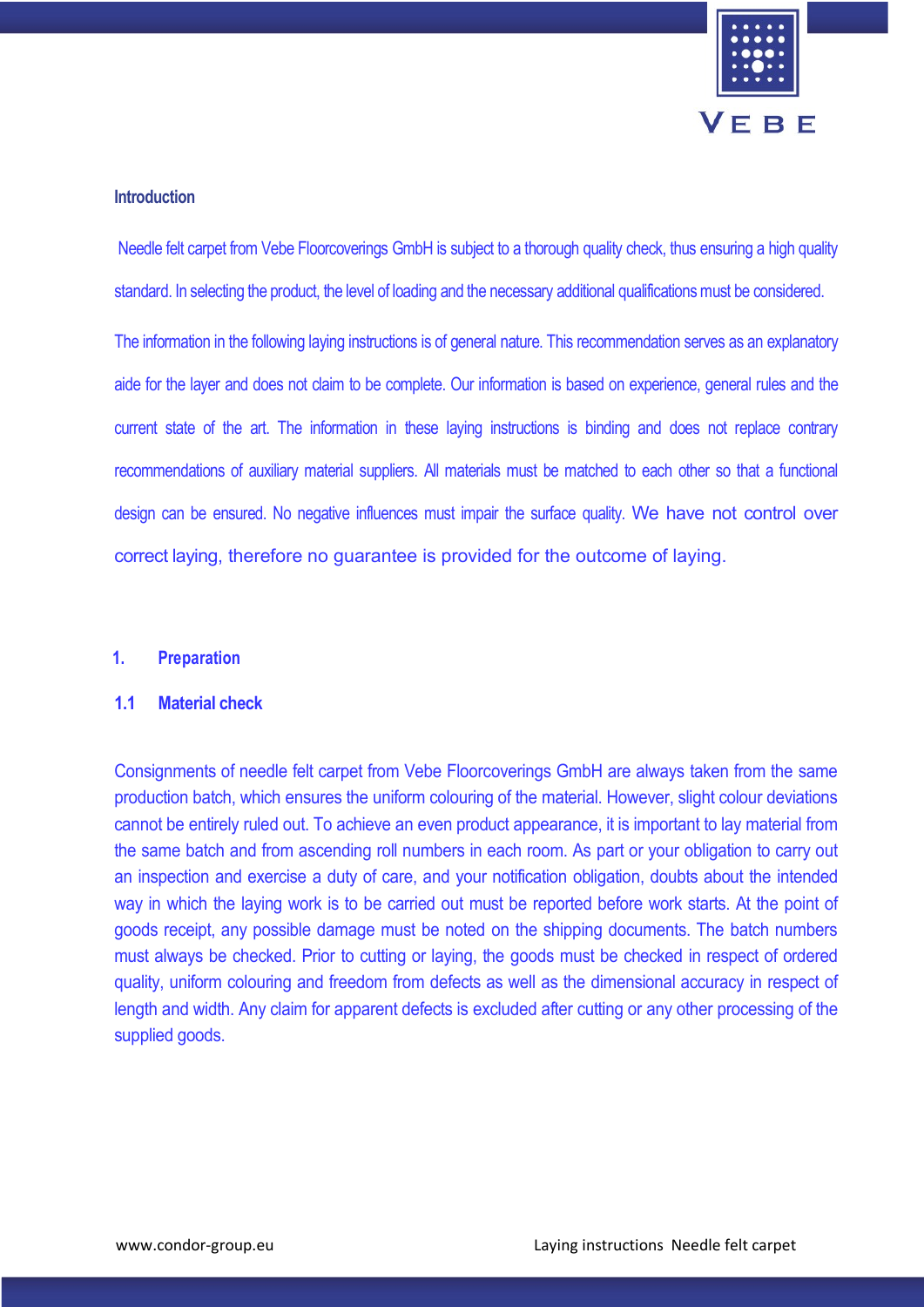

However, should you identify a possible defect, please immediately contact your supplier, before you start the laying process. No complaints will be accepted that were not notified prior to laying.

#### **1.2 Material storage**

Correct storage of the carpet in its original packaging preserves the product properties required for trouble-free laying. Therefore, always store the carpet in cool, dry rooms on an even floor. An interior climate of at least 18°C and not more than 65% relative humidity is recommended. Never store needle felt carpet in boiler rooms.

#### **1.3 Acclimatisation**

Before laying, it is essential that the needle felt carpet completely adapts to the ambient conditions. For this reason, the carpet should be rolled out on the floor of the room where it will be laid and allowed to acclimatise at a room temperature no lower than 18°C for at least 24 hours. The relative humidity must not exceed 65%. Ideally, the climatic conditions during the laying process should be identical to the usual conditions after the installation. The recommended air humidity is between 40% and 60%. These conditions shall be maintained for 3 days before and at least 7 days after completion of the installation.

# **2. Subfloors/inspections/underlays**

#### **2.1 Subfloor**

Needle felt carpets from Vebe Floorcoverings can be laid in many areas on a wide range of subfloors. The most important factor is the correct preparation of the subfloor. because it decisive in achieving the optimum appearance and performance of the finished floor. In accordance with best practice for the trade, suitable subfloors are level, solid, crack-free and permanently dry. The German standard DIN 18365 "Flooring works" is of utmost importance when it comes to the assessment of subfloors. Moreover, the information sheets provided by the expert committees of the flooring industry must be considered. especially the data sheets of the "*Technischen Kommission Bauklebstoffe im Industrieverband Klebstoffe e.V.*" (technical commission for construction adhesives within the industrial association for adhesives -TKB), available underwww.klebstoffe.com.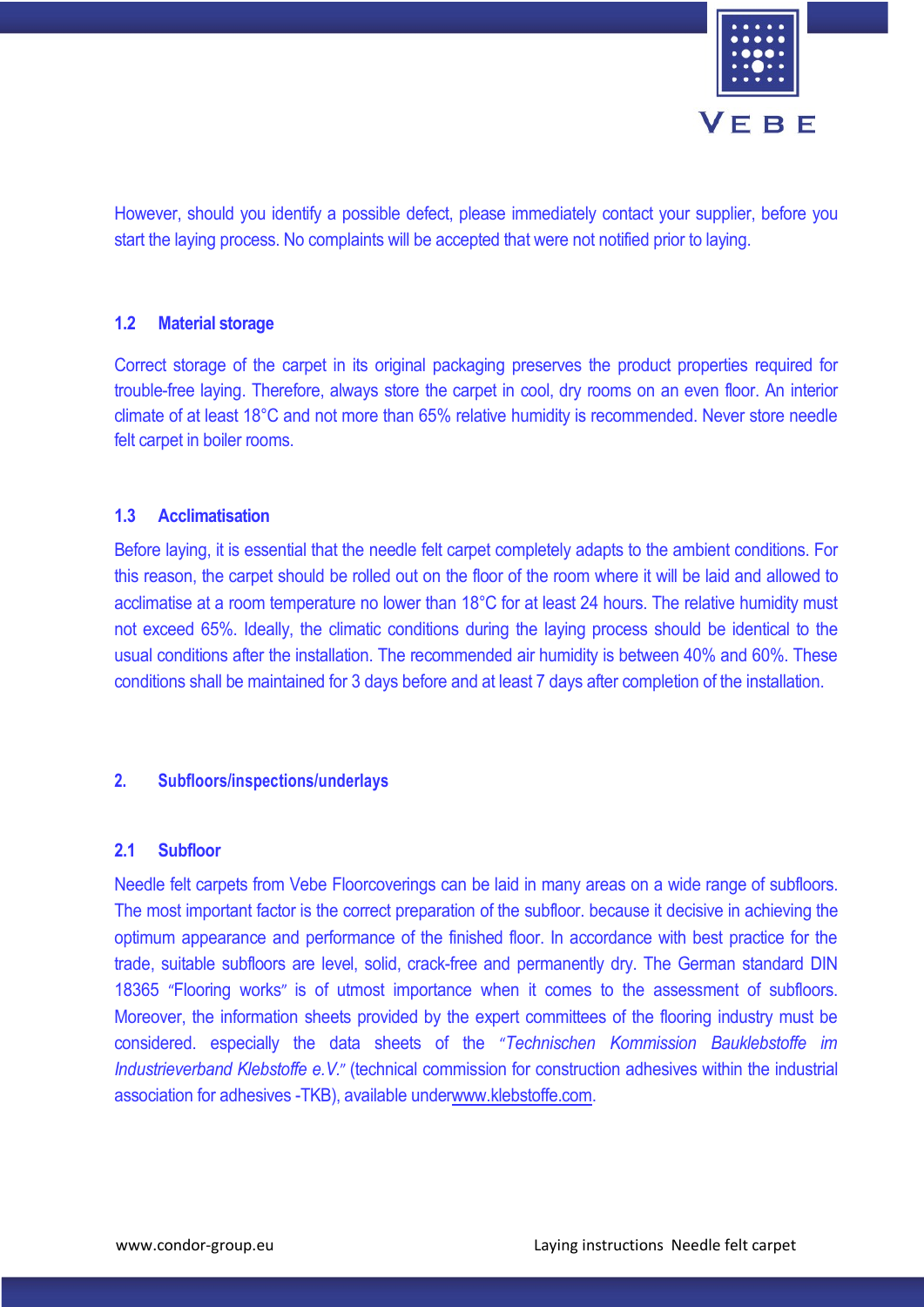

As well as the leaflet "*Assessing and preparing subfloors; laying of elastic and textile floor coverings, laminated elements (laminate), parquet and wooden paving; heated and unheated floor structures*"*, published by Bundesverband Estrich und Belag e.V. (Screeding and Surfacing Association).*

Leaflet TKB-8 "*Assessing and preparing subfloors for floor coverings - and parquet work*", prepared by the Technischen Kommission Bauklebstoffe (TKB) im Industrieverband Klebstoffe e.V. (technical commission for construction adhesives within the industrial association for adhesives -TKB) Düsseldorf.

According to the test criteria laid down in DIN 18 365, doubts must be reported to the customer if:

- deviations in angle and evenness of the subfloor are greater than permissible according to DIN 18202,
- the subfloor is cracked.
- the subfloor is insufficiently dry according to the German standard series DIN 18560.
- the surface of the subfloor is not solid enough, too porous or too rough,
- the surface of the subfloor is soiled, e.g. by oil, wax, or residues of paint, mortar and plaster,
- the level of the subfloor surface is incorrect relative to that of adjacent surfaces or structural components,
- the temperature of the subfloor is inappropriate,
- the indoor climate is inappropriate,
- there is an underfloor heating system without any markings of the measuring points,
- underfloor heating system without any heating log,
- the perimeter insulation strips do not protrude.

Subfloors, especially new screeds, must have dried out sufficiently before any floor covering is installed. To ensure this, appropriate measurements must be performed using a CM device as close as possible to the installation of the floor covering.

For normal screed thickness, i.e. not significantly greater than the minimum requirements of DIN 18560, the following experience-based values apply for the residual moisture contents:

| <b>Screed</b>                                         | <b>Not heated</b> | With underfloor heating |
|-------------------------------------------------------|-------------------|-------------------------|
| <b>Cement screed</b>                                  | 2.0 CM %          | 1.8 CM %                |
| Calcium sulphate/<br>calcium sulphate floating screed | 0.5 CM %          | 0.3 CM %                |
| Magnesia screed                                       | $1.0 - 3.5$ CM-%  |                         |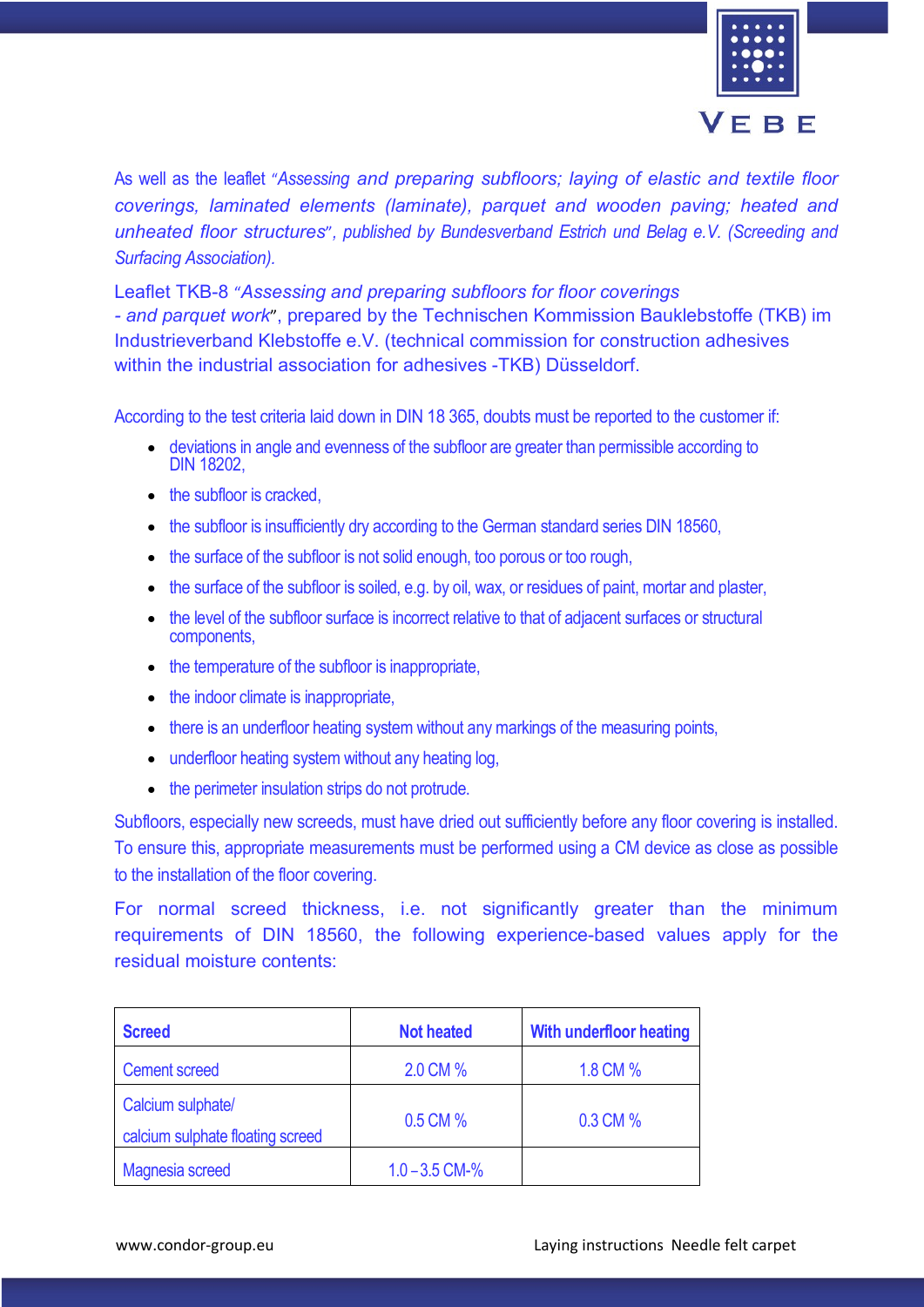

In most cases, subfloors must be prepared mechanically, for example by grinding and thorough cleaning using an industrial vacuum cleaner. Then, proper and professional pretreatment takes place where the subfloor is treated with primers and putty. Dense and non-absorbent subfloors (e. g. mastic asphalt screed, chipboard or coatings) should be covered with a layer (at least 2 mm) of low-stress ground before the needle felt carpet is glued to it. For detailed product information, please refer to the flooring product manufacturer.

Old subfloors with glue and/or grout residues must always be treated with great care. Old coatings should always be removed entirely, since they could interact with any applied materials. Special instructions apply where renovation work involves "solvent-containing old glues" such as synthetic resin, etc. Creation of a barrier according to the material supplier specifications is recommended, otherwise there may be significant reactions between "old" and "new" materials.

Consultation with the technical departments of the flooring product manufacturer is highly recommended before preparing such problematic subfloors.

Low-emission products, standard-conforming installation conditions and perfectly dry subfloors, primers and fillers are required to ensure optimum interior air quality after any floor covering work.

# **2.2 Carpet underlays according to DIN 14499**

When laying needle felt carpet in object areas and private areas, we strongly advise against installing any additional underlays.

If installed on heated floors, underlays significantly reduce the heat transfer, which must also be taken into account during the planning process.

The following points must be considered when using underlays:

- The underlay must not affect the properties of the needle felt carpet in any negative way. This applies in particular to areas where castors (office chairs, furniture) are used. Here though, it goes without saying that pressure marks caused by chair legs, table feet and similar objects are inevitable. The limits of the mechanical properties of the needle felt carpet must not be exceeded.
- The subfloor must be tested and prepared as described in section 2.1, even if underlays are fitted. The same criteria apply, e. g. in respect of dryness, subfloor stability, etc.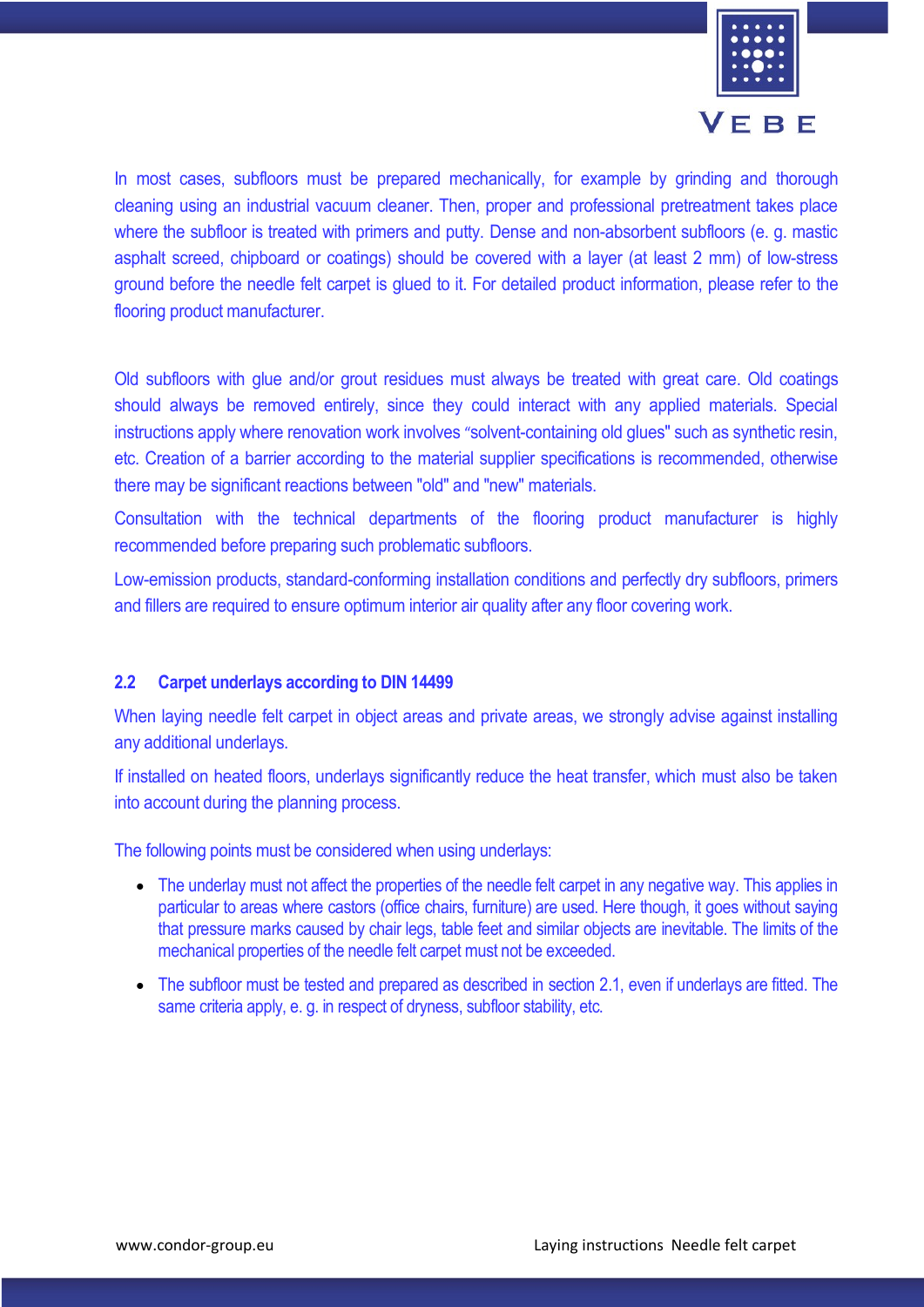

- Both the underlay and the needle felt carpet must always be glued fully over their entire surface. In case of doubt, test pieces shall be laid in advance.
- It should be noted that underlays are normally non-absorbent, which must be taken into account when selecting and applying an appropriate glue.
- Where conducting floors are concerned, underlays must not impair electrostatic discharge.
- The planning approval of the needle felt carpet in respect of fire safety may be nullified by the installation of underlays. The specialist planner must allow for this during the planning phase. Additional combination checks may be required.

#### **3. Laying**

Laying should be performed by a specialist company. In this context, the provisions of DIN 18365 "Flooring works" as well as best practice of the trade should be complied with.

# **3.1 Interior climate**

The interior climate conditions significantly influence the outcome of the laying process and are therefore of crucial importance. The specifications of DIN 18365 "Flooring works" require a minimum floor temperature of 15°C, a minimum air temperature of 18°C and a maximum relative air humidity of 75%. The recommended optimum conditions for laying Condor Group needle felt carpet are room temperatures between 18°C and 22°C and air humidity levels of

40% to 65%. To achieve the best possible results, these conditions should be maintained three days before and seven days after laying.

Needle felt carpet from Vebe Florcoverings is suitable for use with underfloor heating systems. During laying, the surface temperature of subfloors with an underfloor heating system must remain between 18°C and 22°C.

# **3.2 Direction of laying**

According to DIN 18365 "Flooring works", the direction of laying can be selected by the contractor. The reverse side of any Condor Group needle felt carpet is marked with an arrow, which is to ensure that the laying direction of the material is consistent. If the material is installed over underlay, the joints and seams of the upper coating and underlay must be offset from each other.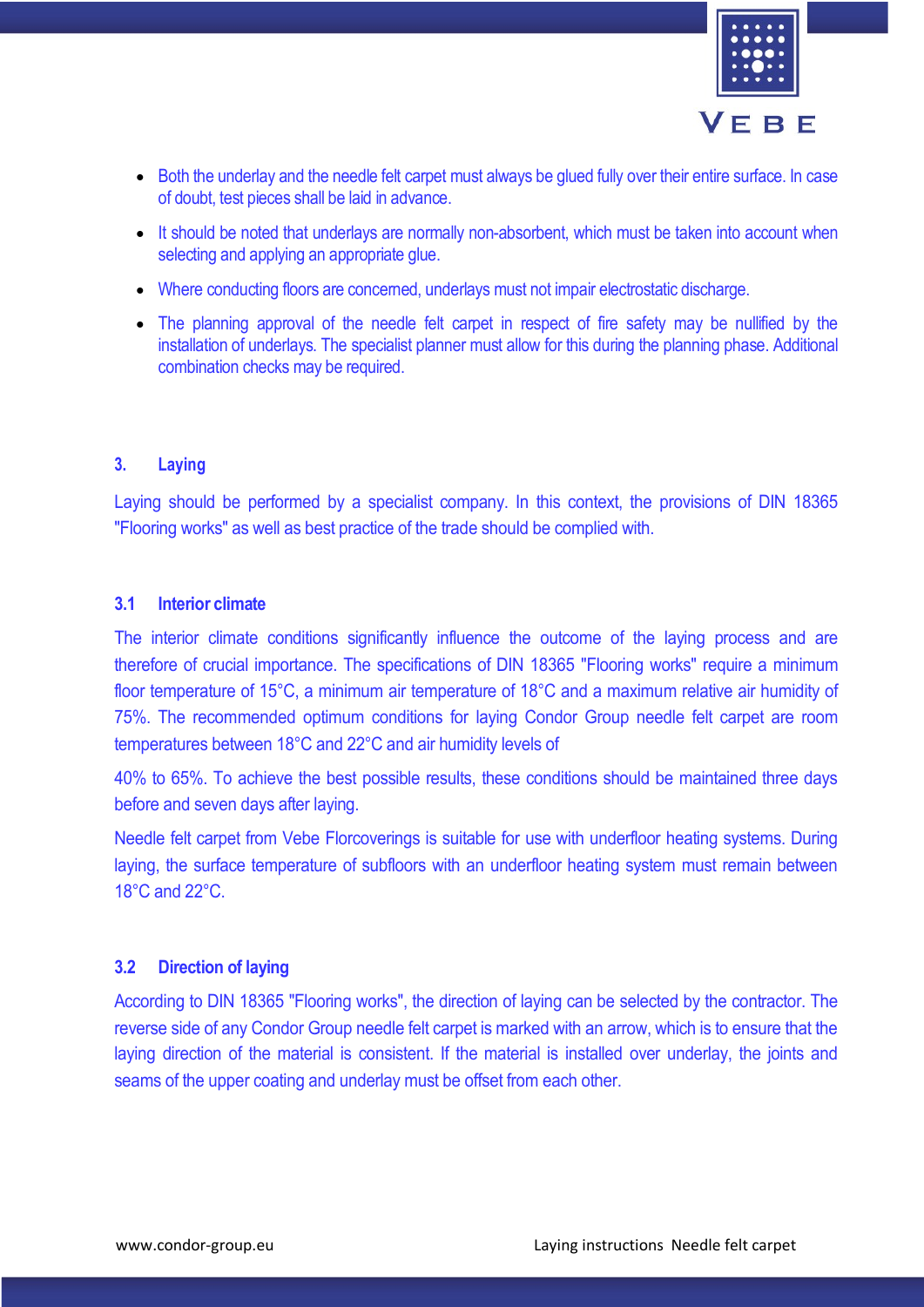

# **3.3 Measurement and determining of requirements**

#### **3.3.1 Webs**

To determine the requirement, the required web lengths and widths must be determined. Therefore the direction of laying must be determined prior to measuring. Head seams are only permissible for web lengths longer than 5 m, where any approach length must be at least 1 m. Webs that run up to door openings, alcoves or similar must cover these areas. Side door openings, alcoves, etc. can be laid with strips.

#### **3.3.2 Tiles**

In general tiles are laid with cross joints. Laying with both parallel and diagonal joint arrangements is possible. For measurement, the area to be laid is determined with an allowance for cutting waste based on experience. The waste is greater for diagonal laying than with parallel laying and greater for angled and round surfaces than for straight surfaces.

#### **3.3.3 Stairs**

Stair carpet is cut from metre goods. The requirement is calculated from the number of stairs that can be cut from one web. For spiral staircases templates can also be fabricated. The stair edges should have a radius of at least 1 cm; in this way, the covering can be glued to the stair edge with suitable glue.

# **3.4 Cutting**

The textile material must always be cut in a dry condition before it is glued. To do so, the material webs are to be arranged parallel to each other with an overlap of around 3 to 5 cm. Then a vertical double seam cut is to be performed along a steel rail via a box cutter. It is not permissible to simply join uncut edges of the material together. Different approaches may lead to open seams and must therefore be avoided.

In case of floorings with inlays, the individual elements are to be cut separately using a steel rail. A strip cutter may be used if necessary.

#### **3.4 Adhesives**

Needle felt carpet laid in webs must always be fully glued. For this purpose, only products recommended by the respective manufacturer of adhesives for this specific flooring type must be used.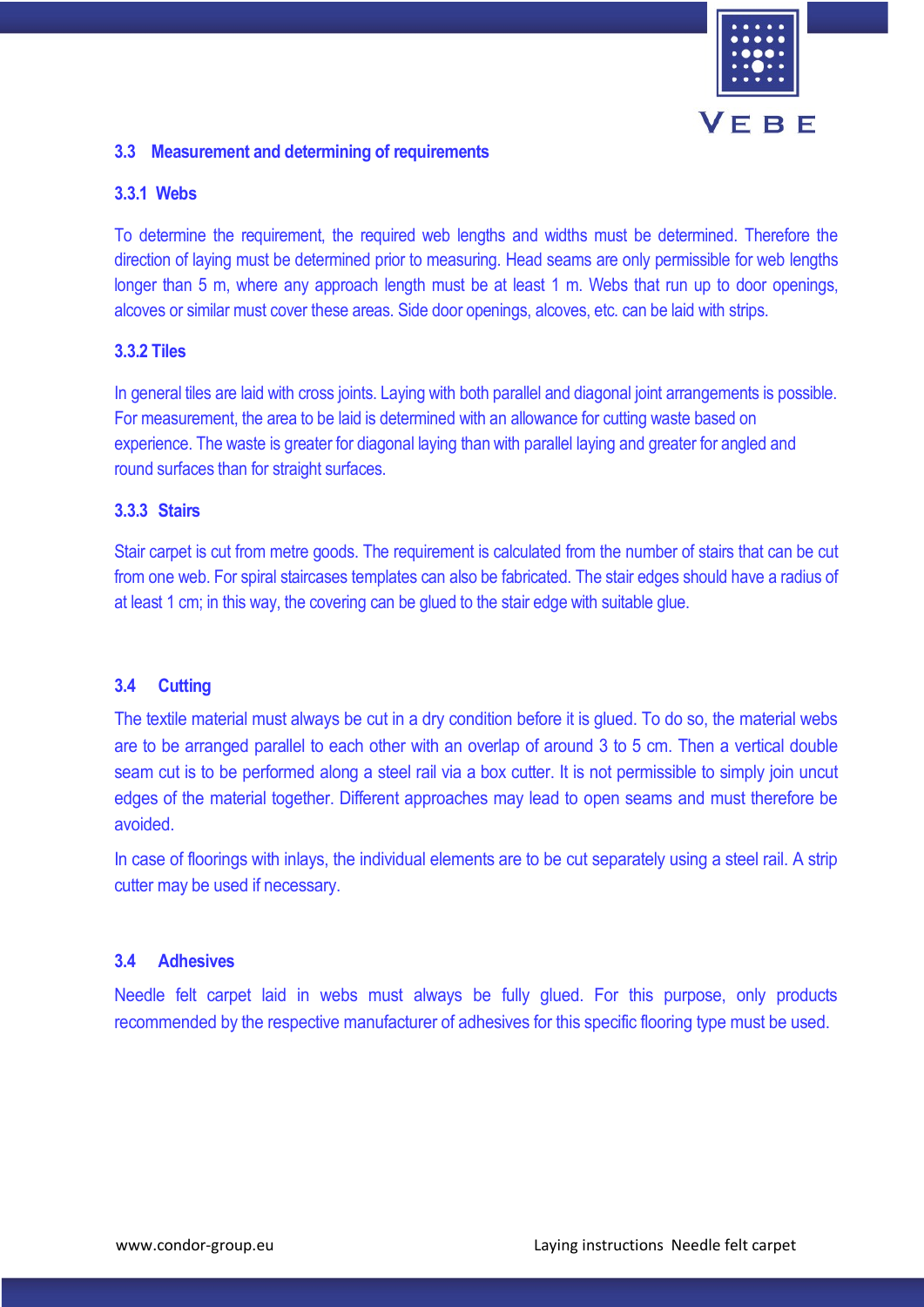

The applied adhesives must be solvent-free, labelled with an EMICODE classification EC1Plus "very low emission" by the Association for the Control of Emissions in Products for Flooring Installation, Adhesives and Building Materials e.V. (Gemeinschaft emissionskontrollierte Verlegewerkstoffe, Klebstoffe und Bauprodukte e. V. – GEV (www.emicode.com) and/or be in accordance with the guidelines of RAL UZ113 "Blue Angel" ("Blauer Engel"). In addition to the acknowledged best practice, the technical data sheets as well as the safety data sheets of the manufacturer must be complied with regarding the application of the adhesives.

The adhesive as well as all other materials must be acclimatised before use. The amount of glue and the appropriate trowel notch size require particular attention. B1, B2 and B3 are the most commonly prescribed trowel notch sizes (see TKB data sheet no. 6 – *"Trowel notch size")*. Since trowel notches are subject to wear, to ensure a constant and correct amount of adhesive, trowels must to be replaced in good time, depending on the degree of wear. Checks must be performed to ensure the back of the flooring material is completely covered with adhesive.

| <b>Bostik GmbH</b>         | <b>Schönox GmbH</b> | <b>Kiesel Bauchemie</b> | <b>WULFF GmbH</b>      |
|----------------------------|---------------------|-------------------------|------------------------|
| A.d.Bundesstr.16           | Postfach 1140       | Wolf-Hirth-Str. 2       | Wersener Str. 30       |
| D - 33829 Borgholzh.       | D - 48713 Rosendahl | D - 73730 Esslingen     | D - 49504 Lotte        |
| Tel.: 05425/801222         | Tel.: 02547/910234  | Tel.0711/93134352       | Tel.: 05404/881-0      |
| www.bostik-findley.de      | www.schoenox.com    | www.kiesel.com          | www.wulff-gmbh.de      |
| <b>Henkel-Thomsit GmbH</b> | <b>UZIN UTZ AG</b>  | <b>Mapei GmbH</b>       | <b>Wakol GmbH</b>      |
| <b>Erkrather Str. 230</b>  | Dieselstrasse 3     | <b>Bahnhofsplatz 10</b> | <b>Bottenbacher 30</b> |
| D - 40233 Düsseldorf       | D - 89079 Ulm       | D - 63906 Erlenbach     | D - 66954 Pirmasens    |
| Tel.: 0211/7379256         | Tel.: 0731/4097258  | Tel.: 09372/98950       | Tel.06331/8001186      |
| www.thomsit.de             | www.uzin-utz.com    | www.mapei.de            | www.wakol.com          |

# **List of manufacturers:**

The named manufacturers represent just a few of the many adhesive manufacturers. Contact the adhesive manufacturers directly for the recommended adhesives.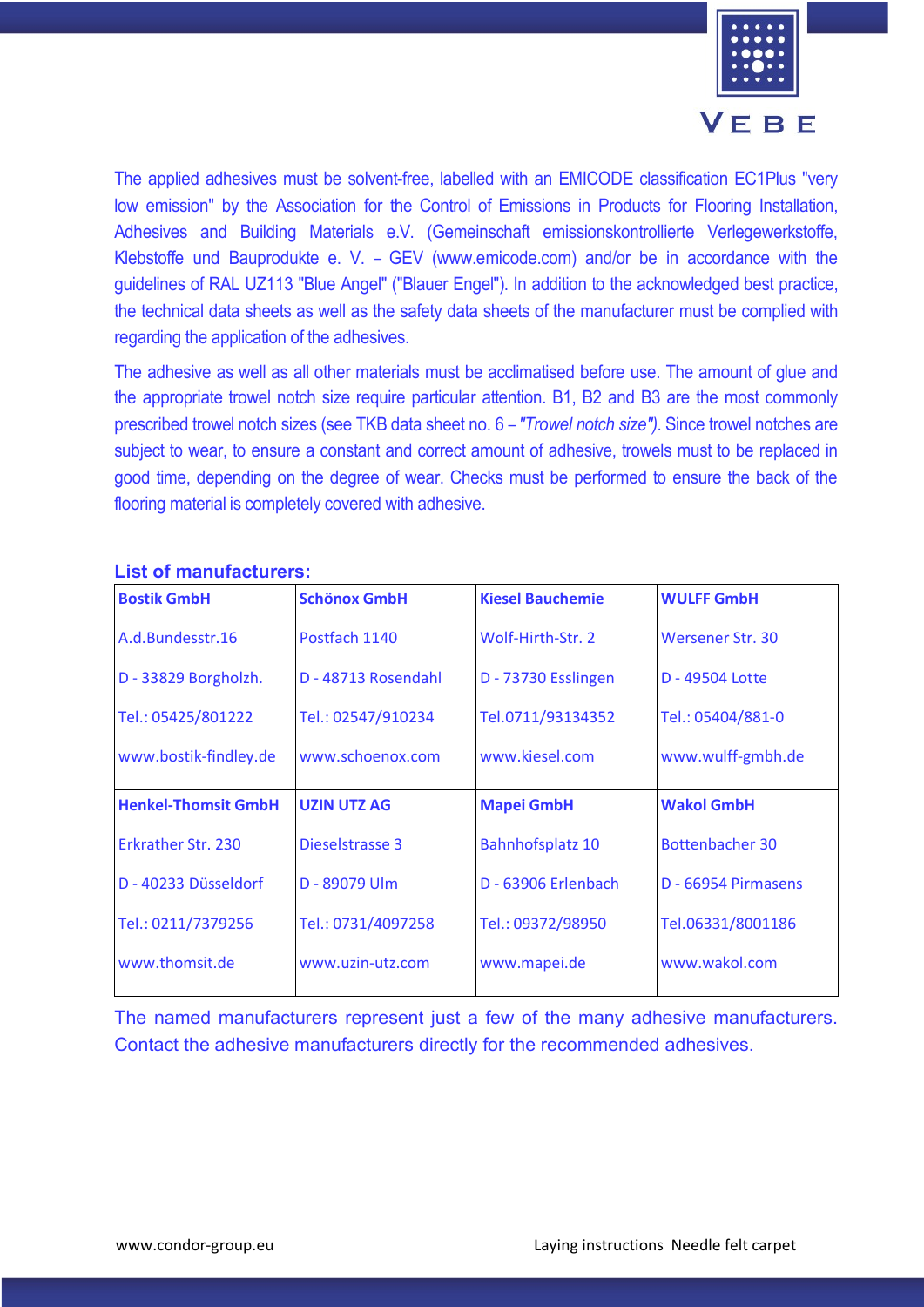

# **3.5 Gluing**

The middle web is always glued first. The arranged and cut needle felt carpet webs are folded back to the middle of the room. Those web halves that are to be laid tightly against adjacent areas such as door thresholds or frames must be glued first.

The next step is to evenly spread the adhesive over the uncovered area using the prescribed notch trowel. It is important to avoid double layers of adhesive in the adjacent area of the remaining webs. For this reason, the next adhesive application must be applied precisely up to the line of the preceding adhesive application.

The floor covering web is to be laid into the adhesive bed without air pockets and allowing for the airing time, especially the open time, prescribed by the manufacturer. Winding ends must be bent in the opposite direction. It may be necessary to lay weights onto the top ends or seams until the adhesive sets.

Immediately after laying the needle felt carpet on the adhesive, the webs must be worked with a roller (at least 50 kg). This is the only way to ensure sufficient wetting and adhesive bonding. The areas close to the seams require particularly careful treatment. After bonding, rubbing using a hammer or similar metallic objects, which could generate friction heating, must be avoided. The friction heating can, especially with needle felt carpets, result in light, white streaking. These are difficult to remove and impair the surface appearance. Repeat the full-surface rolling after a short interval (about 15-30 minutes).

# **4 Laying**

# **4.1 Webs**

# **4.1.1 Seam cutting**

Seam cutting must be performed before gluing. Seam cuts in the adhesive bed are designated unprofessional and incorrect because they can result in "open seam areas". The webs are laid out and overlapped by 3-5 cm. The overlying carpet edges are cut along a rolled-steel straight edge using a hooked or straight vertically aligned blade in one step. According to trade best practice, the laying against each other of the original edges is deemed non-execution (incorrect).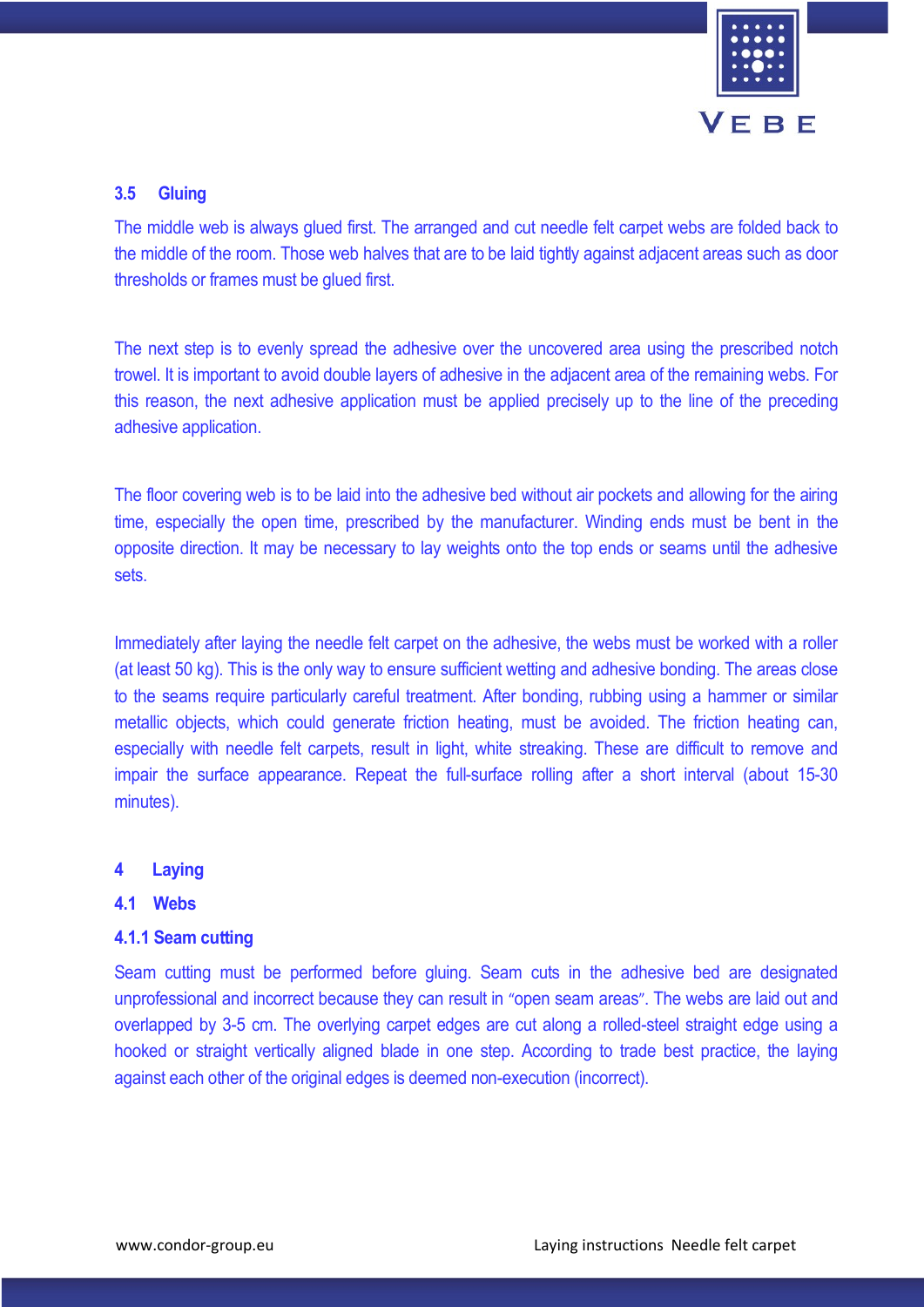

# **4.2 Tiles**

When dividing tiles over the area to be laid, it must be borne in mind that when strips are laid along the walls, they must be at least 10 cm wide.

# **a) Parallel laying**

Before laying, a parallel is defined to the main front edge of the room using a chalk line. The distance to the wall is a multiple of the board size minus about 1 cm, but at least 10 cm. In halls or corridors, rather than from the wall, this measurement can also be taken from the deepest door threshold. The start point is marked on the determined line.









The layout must be such that at points which are immediately seen by the eye, e.g. the main entrance, only complete tiles are laid and there are no narrow strips. Extending from the start point, a row of tiles is laid out loosely along the chalk line and weighted down with stacks or boxes of tiles.

In large rooms, this row of tiles is left in place until the adjacent area is laid. In small rooms it suffices to leave one tile as a reference point.

# **b) Diagonal laying**

First the room is symmetrically divided and the room axis defined by a chalk line. Next it is determined how the tiles would lay out at the walls and main entrance. The diagonal of a tile is equal to the length of the tile x 1.4. Now if the result here would be small triangles, the room axis is moved sideways by a distance equal to a quarter of the diagonal.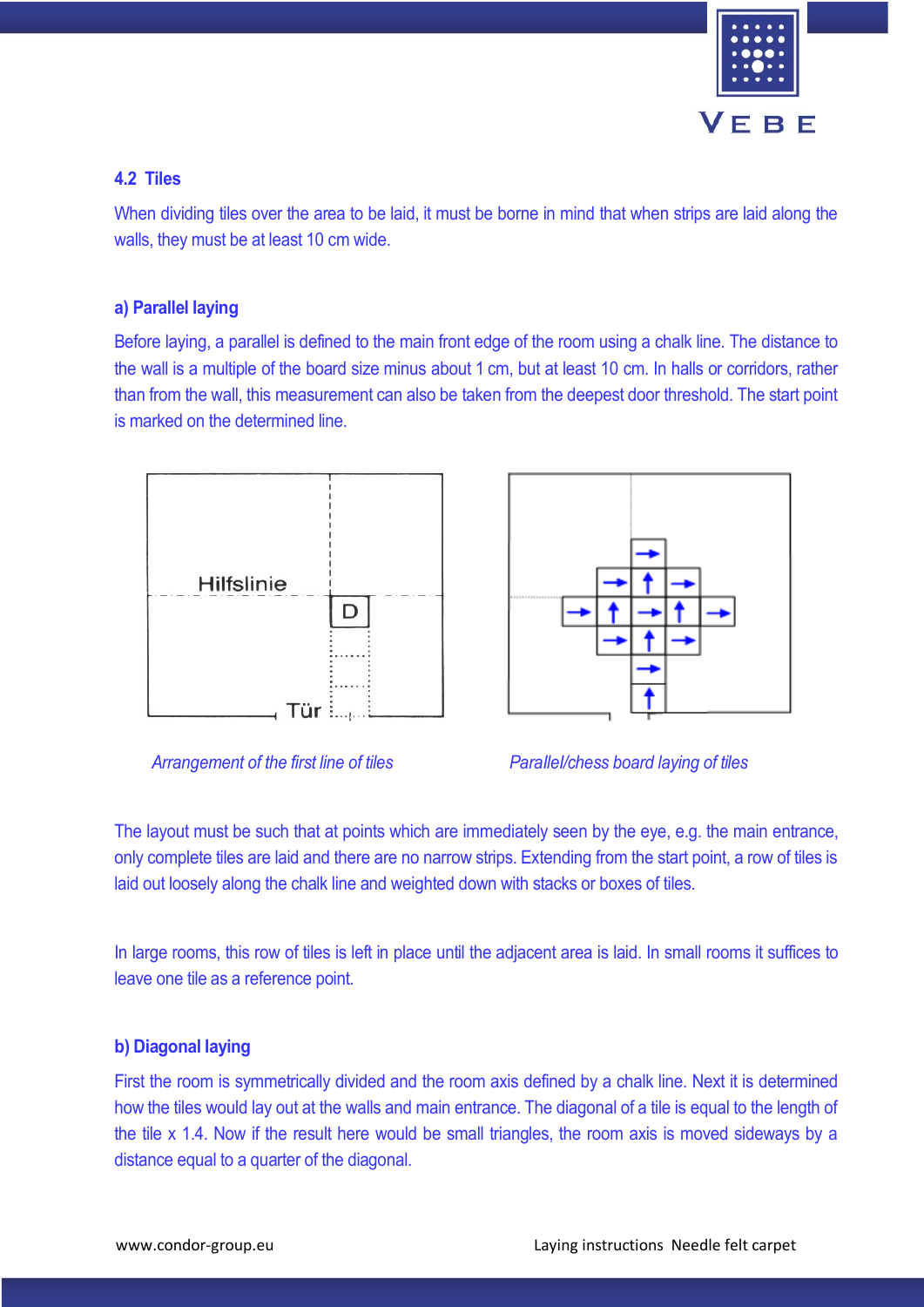

The same is true for the starting point. In non-symmetric rooms, a chalk line is used to mark parallels at a distance to the main front, which is equal to a multiple of the tile diagonal minus approximately 1 cm.

Here too it should be borne in mind that at the main entrance the tiles should be nearly full with half tiles between them and that under no circumstances should there be small triangles. Then a double row of tiles is laid loosely along the chalk line, with the first row of tiles having the opposing corners of the tiles along the chalk line and second line having the tiles contacting the line on one corner.



In large rooms, a diagonal row of tiles is laid out from the start point and used as a baseline for laying. In small rooms it suffices to leave one tile as a reference point. The edge tiles are cut with a hook or straight-edge blade.

# **Cut edge cutting of the edge tiles**



# **Figure 1**

Lay carpet tile "II" with the underside facing upwards on the last whole carpet tile.

# **Figure 2**

Lay carpet tile "III" on carpet tile "II", whereby carpet tile "III" lies at the side of the room. Then cut carpet tile "II" along the side of carpet tile "III" (which serves as a straight edge).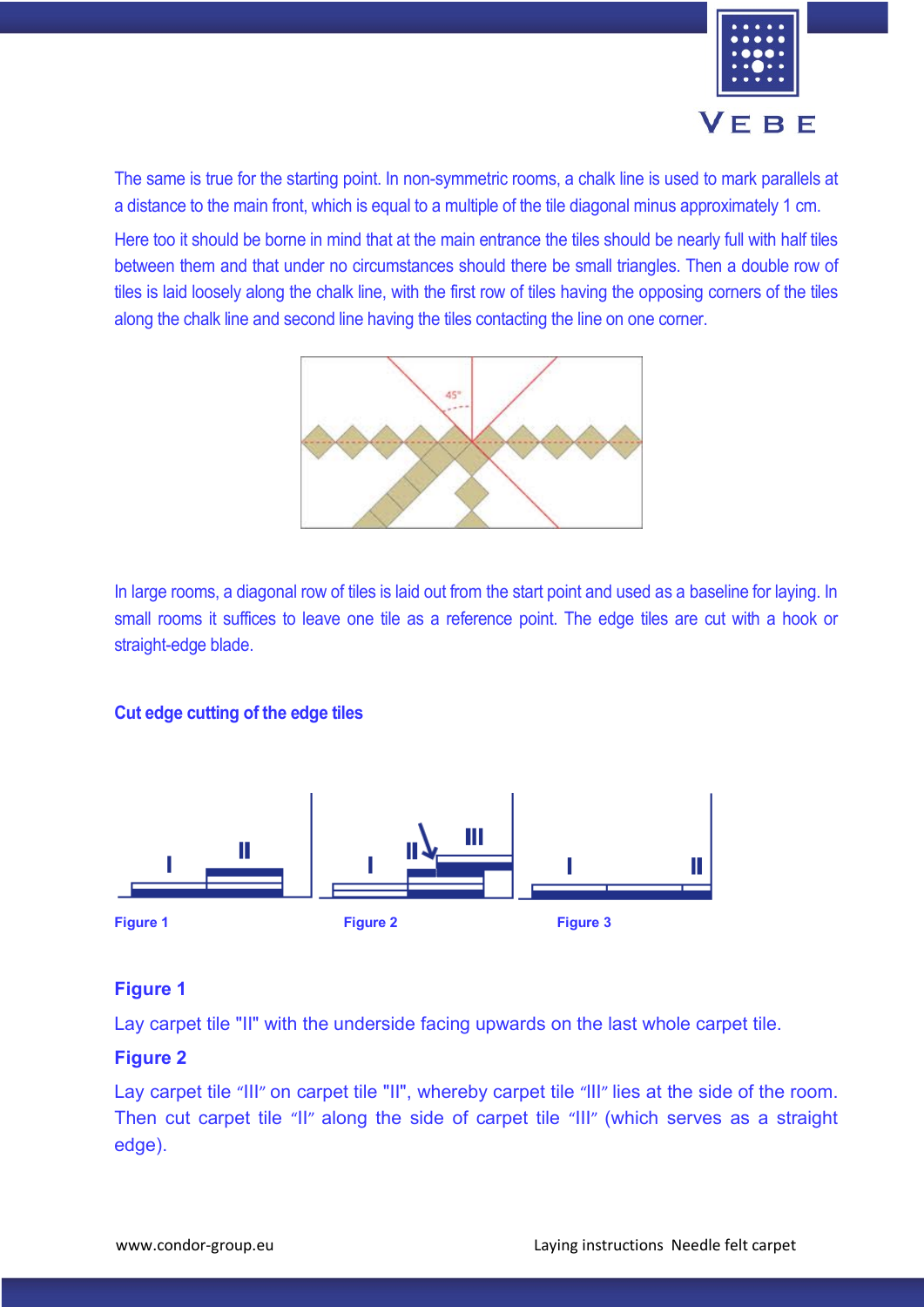

**Figure 3**

Lay the cut carpet tile "II" in the space.

# **5 Conductive laying**

In this laying approach, a conducting needle felt carpet is laid on a conductive system, which can be incorporated via the equipotential bonding system in the auxiliary electrical

protective measure. In rooms in which the relevant guides of the trade association do not apply, connections, e.g. to the earth conductor, are possible. The earthing of the conductive floor covering must be performed by an electrician.

Adhesive type and conducting system must be queried either directly with the adhesive manufacturer or with Vebe Floor Cove Ring GmbH, Consulting Service Tel: 0151- 65073523. It is important that the adhesive used with metre goods or as a slip preventer with tiles, does not adversely affect the conductivity of the floor covering.

Frequently used conductive systems are:

# **5.2 Laying on copper strips**

A continuous copper strip must be routed under each module series or floor covering web. The copper strips must be cross-connected by two strips at the covering ends. Connection points for connecting to the equipotential bonding system must be provided at two locations in the room, more locations for larger rooms (greater than 40 m²).

We supply copper strip for conductive laying on copper strip.

Delivery form: 50 m rolls.

# **5.2 Laying on a conductive layer**

Conductive screed is applied according to the processing guidelines of the manufacturer. An approximately 1 m long piece of copper strip is glued at the intended connection point. Please consult the material supplier before use.

Frequency of connection points:

Connection points must be provided at two locations in the room - more locations for larger rooms (greater than 40 m<sup>2</sup>). The greatest distance to an earthing point must not exceed 10 m.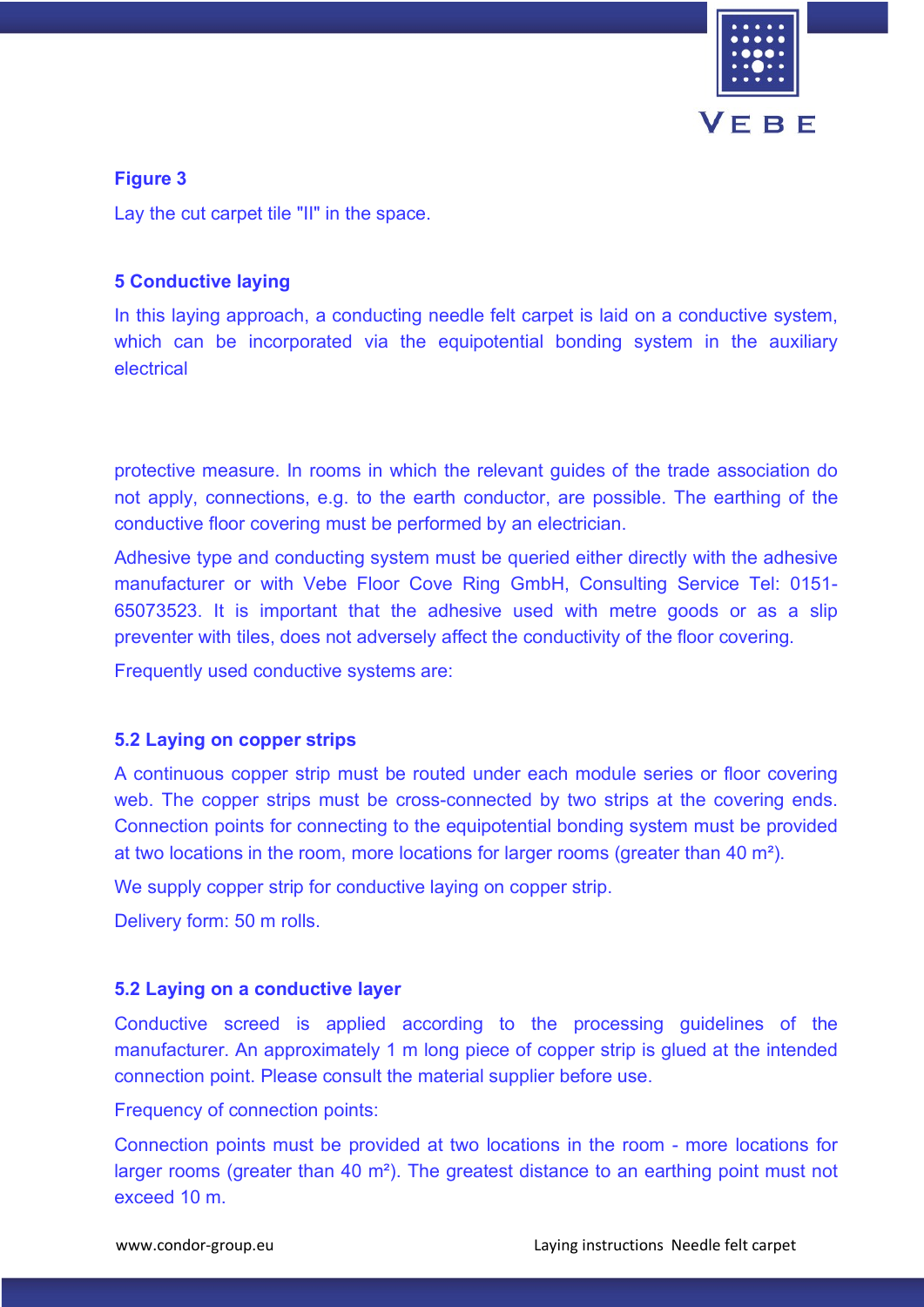

### **6 False floor**

On a false floor the modules must be laid offset to the joints of the false floor elements. This results in optimum cover. When applying the fixings, it must be ensured, that they do not enter the joints of the false floor.

If necessary the joints must be masked off.

#### **7 Cleaning and maintenance**

The contractor must give the customer written care instructions for the floor covering in accordance with DIN 18365 Section C Paragraph 3.1.4.

The following document is available free of charge:

Cleaning recommendation for needle felt carpet can be requested from Vebe Floorcoverings GmbH.

#### **8 Special notes**

#### **8.1 Office chairs**

If office chairs are used on the needle felt carpet, they must be equipped with hard castors (type H according to DIN EN 12 529) of appropriate sizes. In case of heavier loading, it is advisable to use plastic floor protection mats to prevent wear marks and visually obvious deterioration.

#### **8.1 Cleaning zone**

Immediately after laying a carpeted floor must be protected against the ingress of dirt by setting up sufficiently large cleaning zones in entrance areas and problem zones (change from hard floors to textile covering/from production to the administration area, etc.). Optimum success will be achieved by installing coarse and fine dirttrapping mats. It is advisable that users carry out at least two to three steps lengths on the dirt trapping zones. Experience has shown that about 90% of the brought-in dirt is retained by a dirt trapping zone with a length of about five metres.

#### **8.2 Background information**

Depending on the interior climate, the specific material and fibre design of the floor covering may lead to shrinking and/or expansion behaviour. At relative air humidity levels greater than 70%, the flooring expands. At relative air humidity levels below 40%, the flooring begins to dry out and shrink resulting in internal stresses or web stresses.